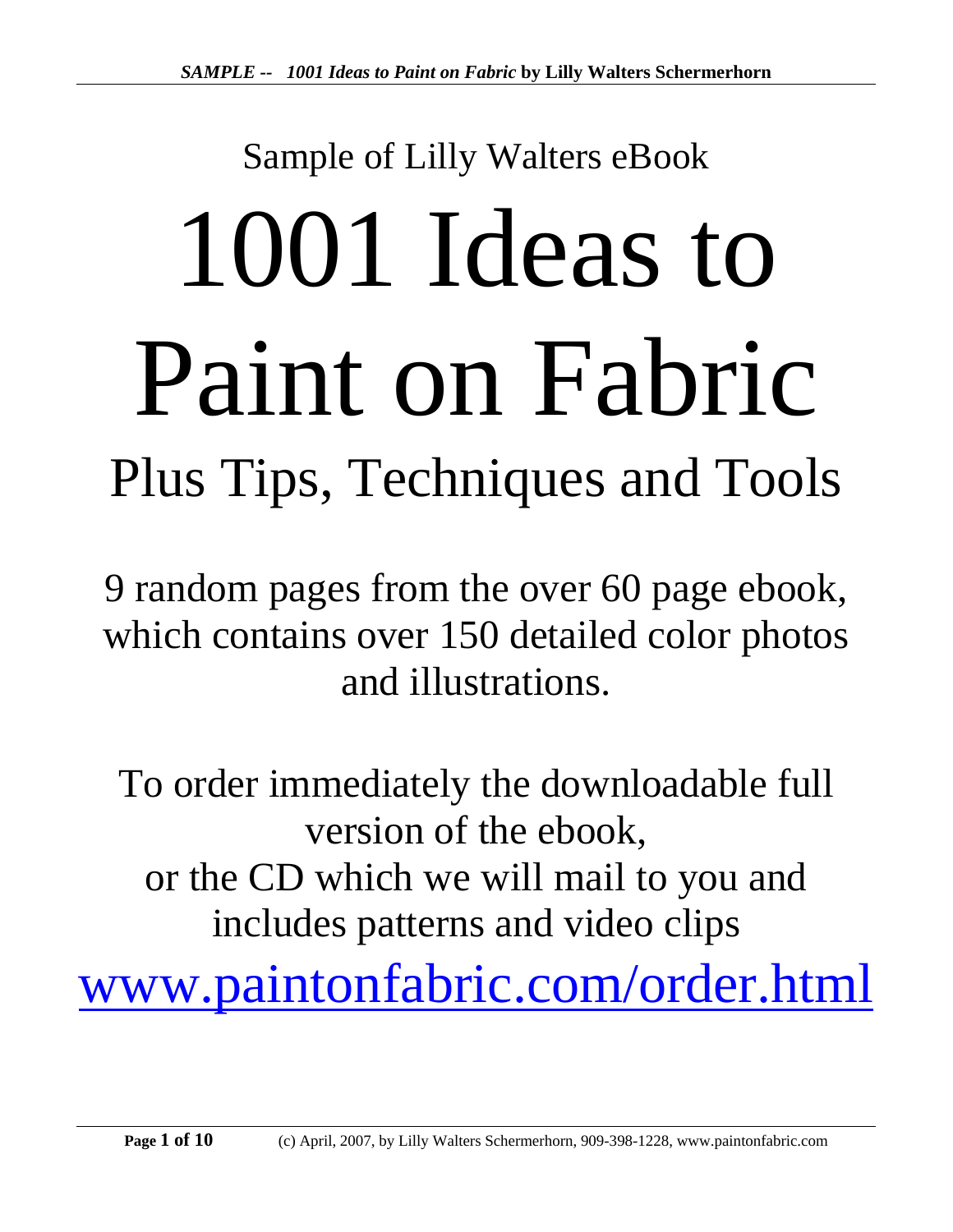### Table of Contents from the full eBook

| ntroduction                                                                                         |
|-----------------------------------------------------------------------------------------------------|
| 1001 Designs, 101 Patterns?                                                                         |
| <b>Pattern Combination Sample</b>                                                                   |
| Who Is Lilly Walters Schermerhorn?                                                                  |
| To Better Read This Screen                                                                          |
| reparing to ⊢aint                                                                                   |
| Find Old Stuff to Practice On                                                                       |
| <b>Fabric Painting Boards</b>                                                                       |
| Protecting Your Project from Paint Dribbles                                                         |
| <b>Choosing Fabric</b>                                                                              |
| $\int$ upply List and Overview of Materials                                                         |
| Fabric Painting Supply List                                                                         |
| -inding and Creating Patterns and Designs                                                           |
| Finding Patterns and Designs                                                                        |
| Steps to Create Your Own Design                                                                     |
| How to Become a Great Design Artist!                                                                |
| Combining Patterns to Create a New Design                                                           |
| One Stroke Method of Design                                                                         |
| The Odd Number Rule                                                                                 |
| Designing for a Shirt with a Collar                                                                 |
| ips on $\bigvee$ orking with $\bigcup$ atterns                                                      |
| Resizing Something for Your Paint Pattern                                                           |
| Turn a Color Photo into a Line Drawing Pattern                                                      |
| Using the Scanner to Create a Pattern                                                               |
| Using the Scanner to Create a Pattern                                                               |
| ransferring Patterns to Your Project                                                                |
| Tracing                                                                                             |
| Tracing a Pattern onto Your Project                                                                 |
| Using Light under Your Fabric to Draw Your Pattern                                                  |
| <b>Vanishing Pen Markers</b>                                                                        |
| Tracing for a Heat Transfer                                                                         |
| <b>Heat Transfer Pen Tracings</b>                                                                   |
|                                                                                                     |
| Page 2 of 10<br>(c) April, 2007, by Lilly Walters Schermerhorn, 909-398-1228, www.paintonfabric.com |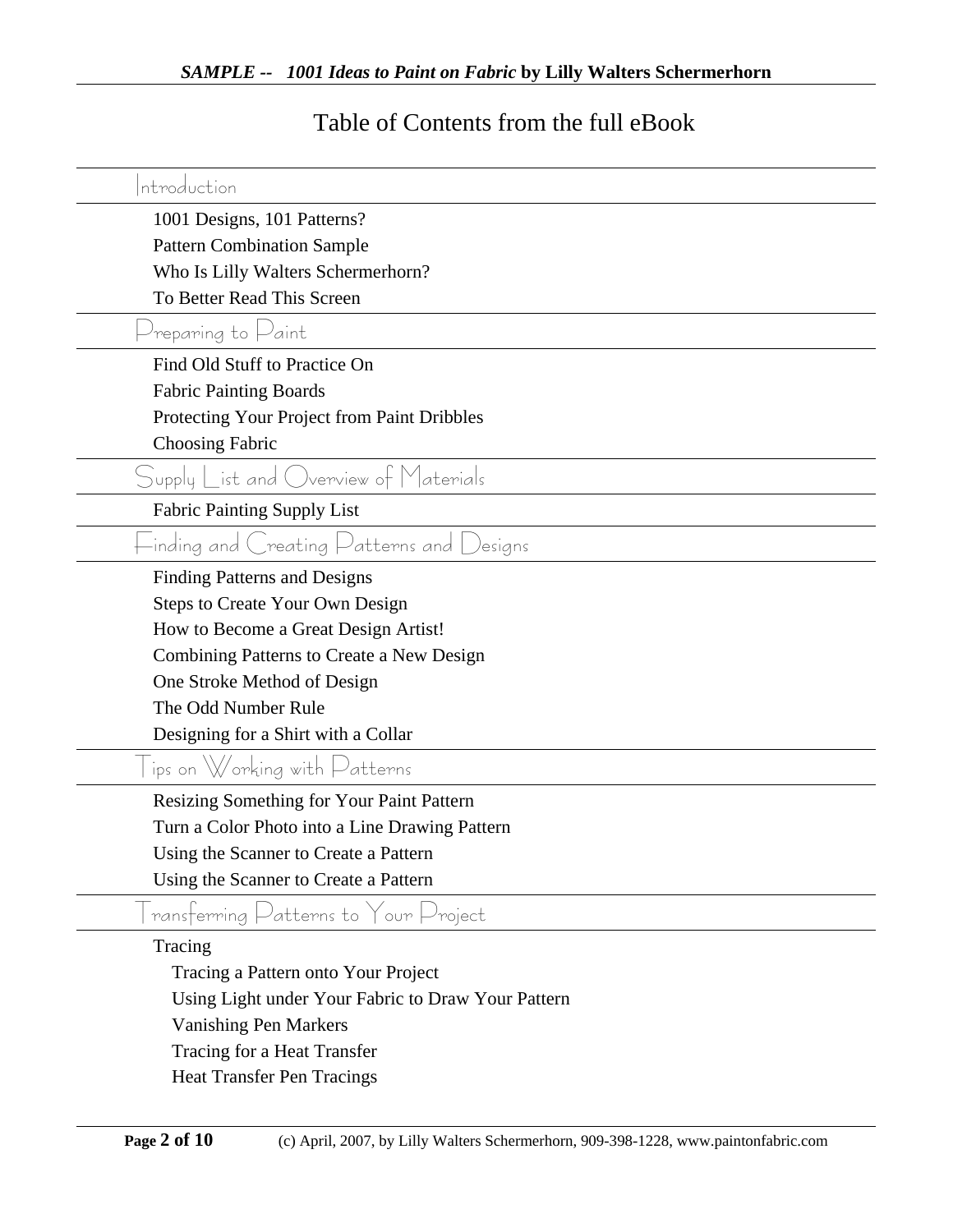| Iron-On Transfers from Your Computer<br><b>Tulle Pattern Transfers</b><br><b>Pattern Chalking</b><br><b>Stencils on Fabric</b><br>ips and echniques |
|-----------------------------------------------------------------------------------------------------------------------------------------------------|
|                                                                                                                                                     |
|                                                                                                                                                     |
|                                                                                                                                                     |
|                                                                                                                                                     |
|                                                                                                                                                     |
| Overview of How to Paint on Fabrics                                                                                                                 |
| <b>Working With Fabric Paints:</b>                                                                                                                  |
| <b>Longer Lasting Fabric Paint</b>                                                                                                                  |
| Getting the Paint on the Fabric                                                                                                                     |
| Double Loading Your Brush                                                                                                                           |
| Shading                                                                                                                                             |
| The Secret of Swirl Lines and Vines                                                                                                                 |
| <b>Disappearing Paints</b>                                                                                                                          |
| Dark on Light, Light on Dark                                                                                                                        |
| Opaque or Transparent                                                                                                                               |
| Backgrounds                                                                                                                                         |
| The Easy Water Color Background                                                                                                                     |
| Fabric Spray Paint Backgrounds                                                                                                                      |
| Fabric Spray Paint Backgrounds                                                                                                                      |
| <b>Salt Effects</b>                                                                                                                                 |
| <b>Avoiding Water Stain Lines</b>                                                                                                                   |
| -illing in   he Pattern - Highlights and Outlines                                                                                                   |
| Outlining In Metallic and Pearls                                                                                                                    |
| <b>Adding Layered Flowers</b>                                                                                                                       |
| Glitter, Metallics, Rhinestones and Scissors!                                                                                                       |
| Ugly Men's Tees into Pretty Women's Shirts                                                                                                          |
| Collars                                                                                                                                             |
|                                                                                                                                                     |
| <b>Sleeves</b>                                                                                                                                      |
| Fringing                                                                                                                                            |
| Menopause Vents! Slicing Sleeves & Collars                                                                                                          |
| Beading                                                                                                                                             |
| Haphazard Cutting of Hems and Sleeves                                                                                                               |
| <b>Rhinestones and Crystals</b>                                                                                                                     |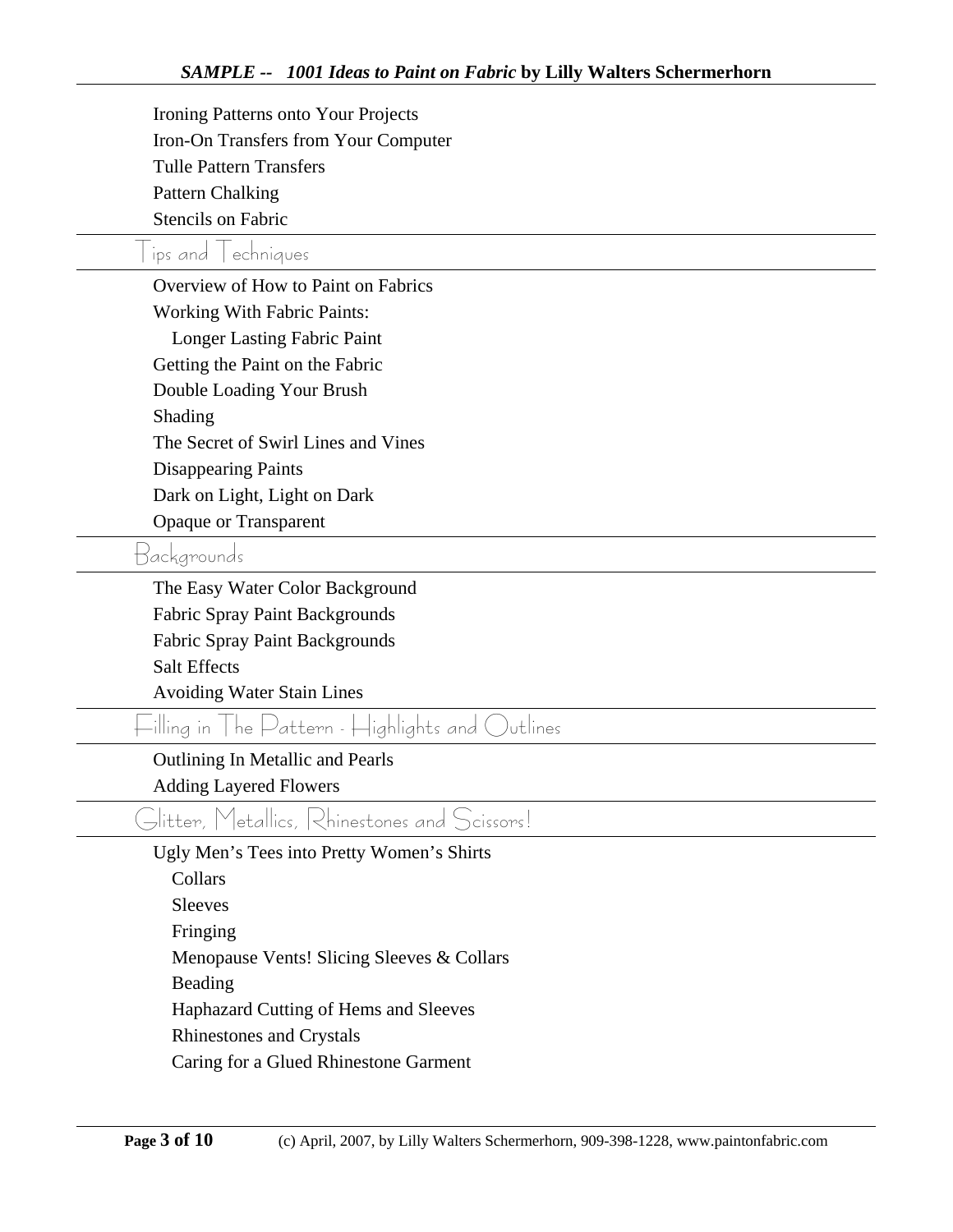|                                 | Specific How-To's on Painting Flowers, Palm Trees, Butterflies, |
|---------------------------------|-----------------------------------------------------------------|
| Dragonflies and More!           |                                                                 |
| <b>Butterflies</b>              |                                                                 |
| Dragonfly                       |                                                                 |
| Letters                         |                                                                 |
|                                 |                                                                 |
| <b>Tips on Painting Flowers</b> |                                                                 |
| Daisies                         |                                                                 |
| Dogwoods                        |                                                                 |
| Forget Me Nots                  |                                                                 |
| Hibiscus                        |                                                                 |
| Lilacs                          |                                                                 |
| Palm Trees                      |                                                                 |
| Pansies                         |                                                                 |
| Roses                           |                                                                 |
| <b>Snowflake Filler Flowers</b> |                                                                 |
| Sunflowers                      |                                                                 |
| <b>Tiger Lily</b>               |                                                                 |
| Wisteria                        |                                                                 |

## Sample pages from the ebook follow

## Full size patterns can be downloaded at our website, or come with the CD.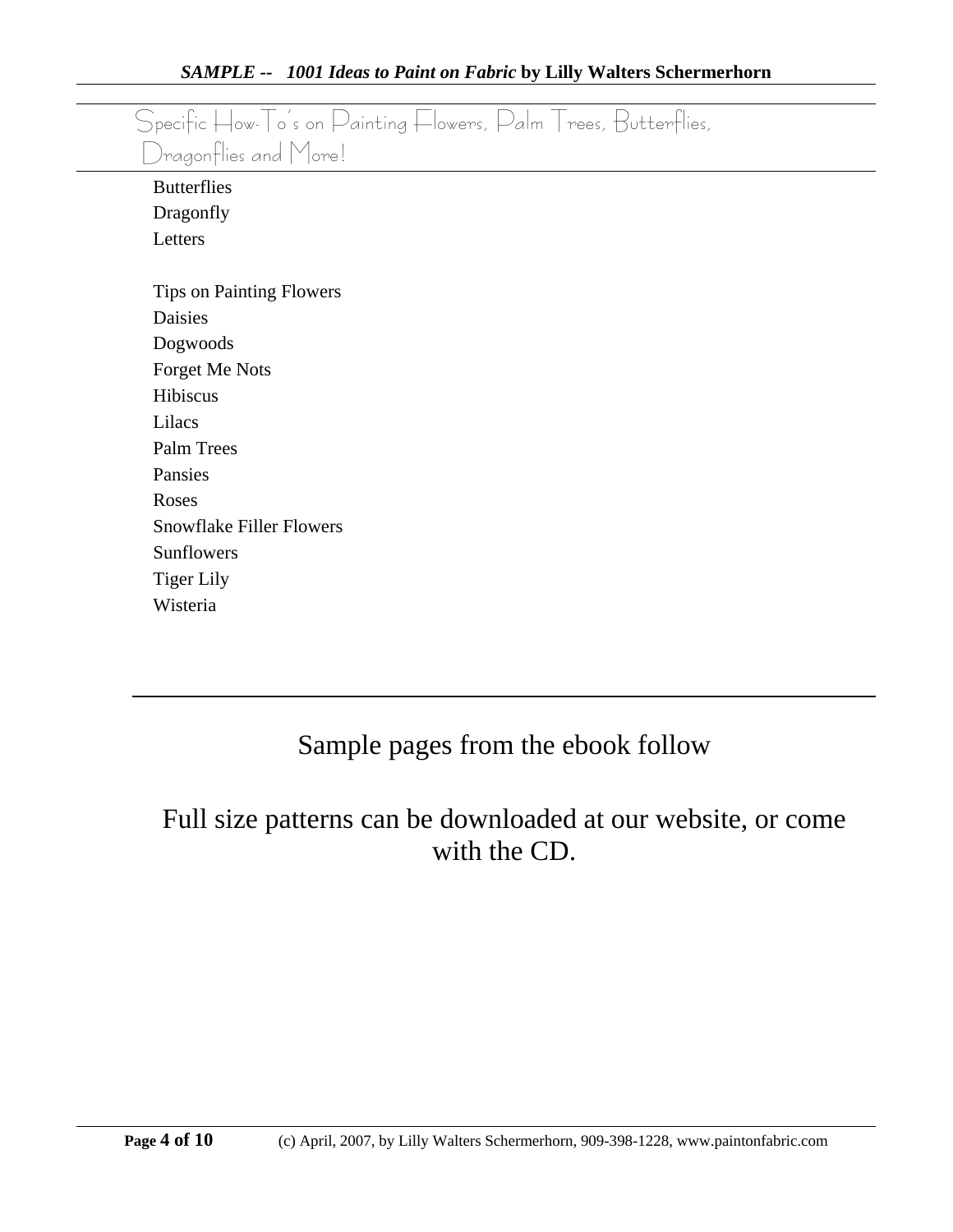# Introduction



On the CD version, is the *1001 Ideas to Paint on Fabric* ebook, video clips done in short 1 – 3 minute segments, plus hundreds of patterns with full size color close up photos with details.

There is an index at the back of the book with photos of the completed patterns. Also on the CD are folders with the more photos of each project, and the patterns.

With just a little paint and this eBook I will tell you how to...

- $\checkmark$  Paint on fabrics, especially cotton, and cotton blended garments. See your tee shirts, jeans, hats, pillow cases, sheets, table clothes, even sports bras be reborn with fabulous fun!
- $\checkmark$  Get specific tips on painting certain flowers, butterflies, palm trees and more!
- $\checkmark$  Learn how to cut and tear apart men's tee shirts to make pretty ladies wear.
- $\checkmark$  Tips to create your own patterns and designs!
- $\checkmark$  Pull a fabric pattern from almost anything: a pretty: pillow, wall paper, a photograph!
- $\checkmark$  Use any pattern from any book and transfer it onto your fabric project.

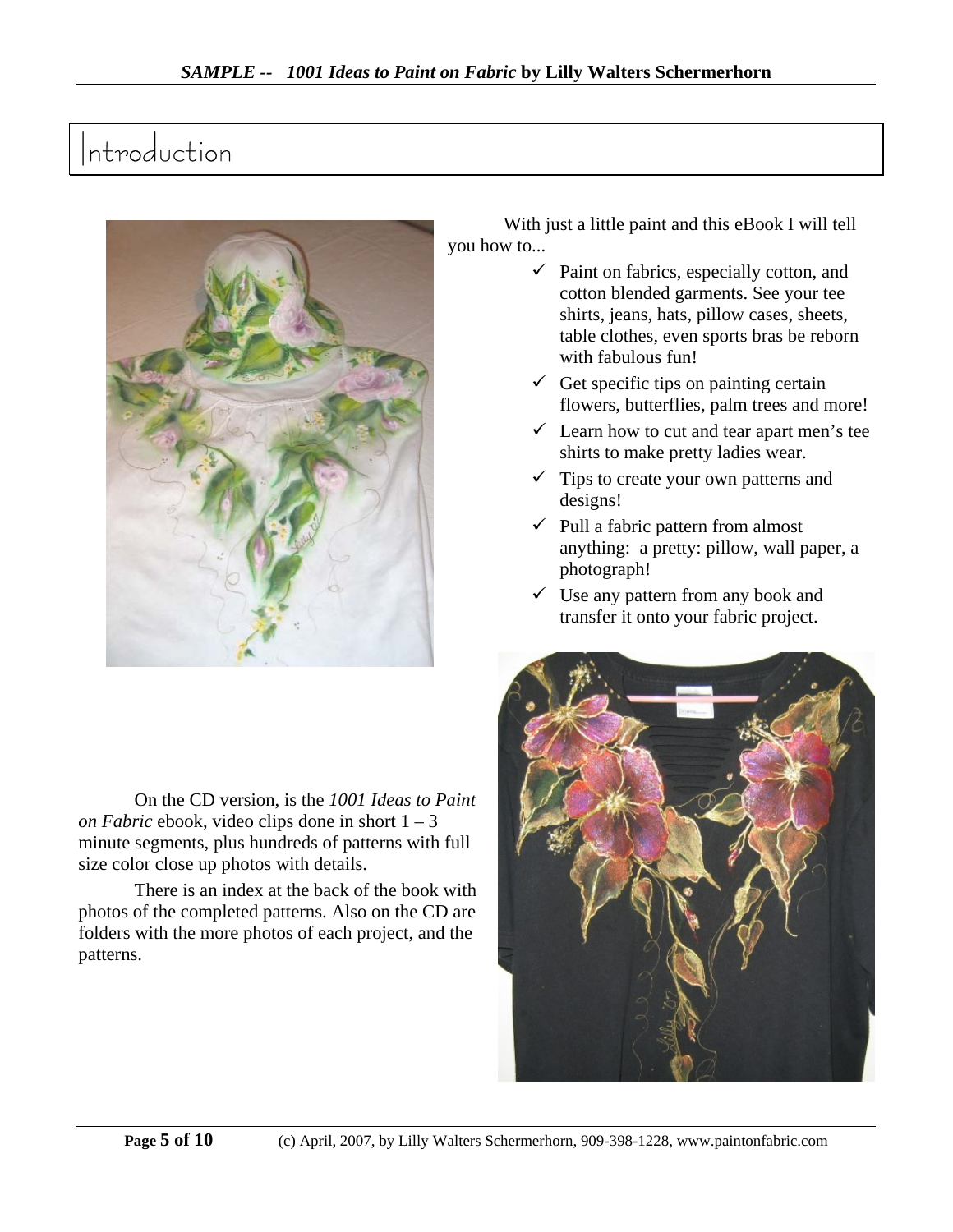# Supply List and Overview of Materials

#### *Fabric Painting Supply List*

It is very frustrating to get part way through a project and find you are missing something vital. Make up a checklist. Check it before you start. Here is mine.

- $\checkmark$  **Fabric Paints:** Check you have enough of your favorite types and colors.
- $\checkmark$  **Textile Medium:** Turn your good old acrylic paints into fabric paints by mixing medium with normal paint. This creates flexible, washable paint.
- $\checkmark$  **Fabric Brushes:** Synthetic fabric brushes come in all sizes. I also use normal brushes, but the fabric paint tends to ruin my normal brushes for normal painting. Can't seem to get them clean.
- 9 **Glitter and Gems:** Everything looks better with *bling*!
- $\checkmark$  **Sponges:** These are great to put paint on fast over large areas.
- 9 **Design/Pattern:** How will you get your pattern onto your garment? Stencils, patterns, iron-on transfers & worksheets, freehand?
- $\checkmark$  **Transfer aids:** whatever you need if you are using an iron-on transfer. See that section in this book.
- $\checkmark$  **Transparency Sheets**: To help make patterns from other items.
- 9 **Fabric Painting Board:** Something waterproof to on which you can tape or pin the fabric tight.
- $\checkmark$  Large Tape: Blue Painters Tape will hold the fabric in place on the board. It also can be used to protect areas on which you don't want paint splattered.
- $\checkmark$  Pins or Clothespins: Straight pins, large clothespins or clips may also be used to secure fabric.
- $\checkmark$  **Spray Bottle:** With fresh water and a tablespoon of plain clear vinegar. This keeps your water smelling fresh and bacteria free.
- 9 **Vanishing Fabric Marker:** To sketch out where you want your design to go. See the sewing section of your craft store. They come in two colors, a light maker to use for dark fabric, a dark marker to use on light fabric.
- $\checkmark$  **Water Container:** For rinsing brushes in clean water.
- $\checkmark$  **Paint Palette:** Something to hold the paint. Foam plates are ideal for holding paint while working.
- $\checkmark$  Vinegar: Plain distilled, to set the color when you wash your garment, and to put in your spray water bottle.
- $\checkmark$  **Blow Dryer:** If you use too much water, it is handy to dry it out a bit. Besides, it helps set the paint on areas that are hard to iron.
- $\checkmark$  **Roll of Paper Towels:** to blot excess water when you spray the garment and to remove excess water from brushes.
- $\checkmark$  **Iron, ironing board, and old pillow case or piece of old sheet:** You need something to put over your garment to protect it when you iron. This will quickly be destroyed as the bits of paint and glitter get on it. An old sheet can be cut into ironing board size segments.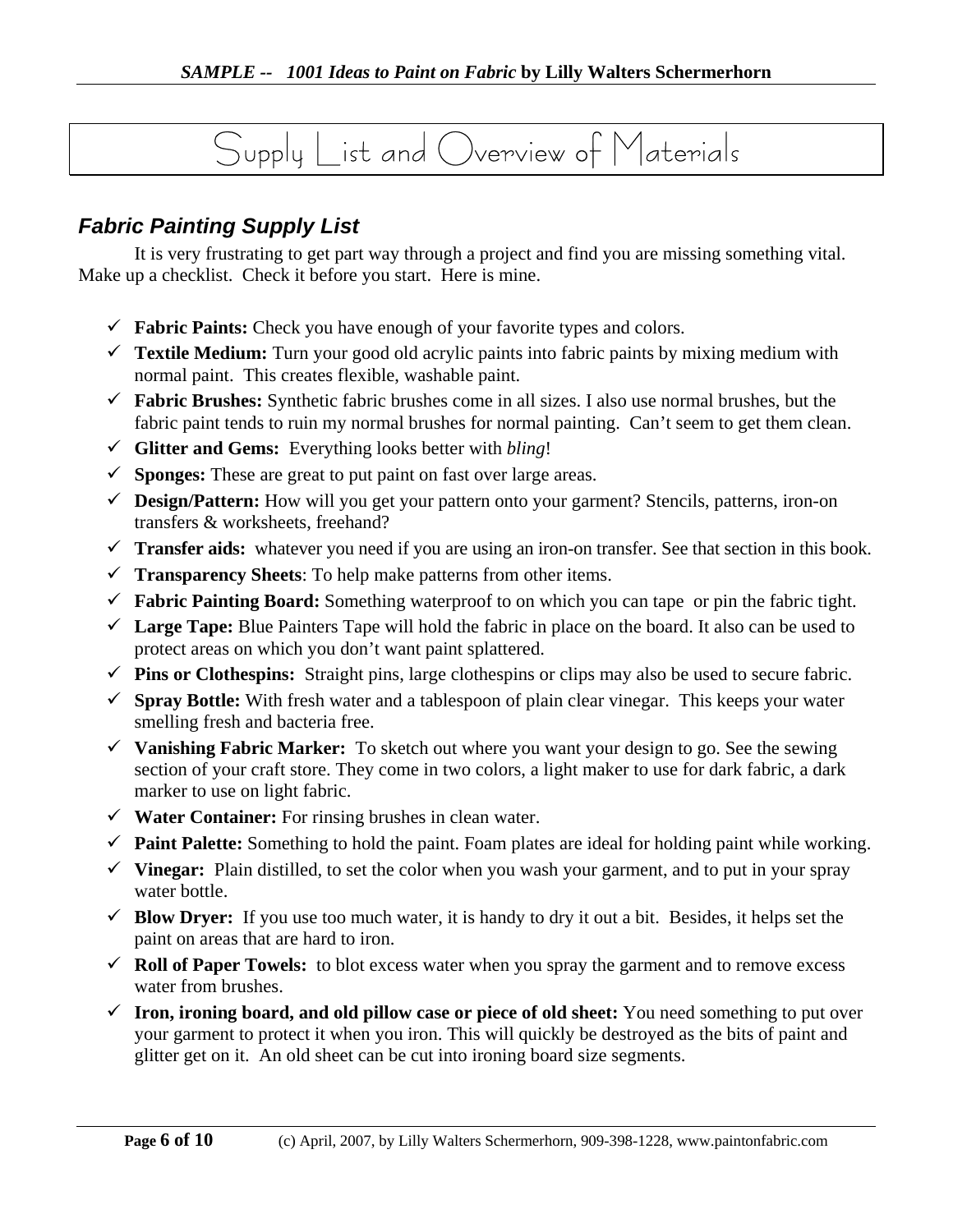# Tips On Working With Patterns

#### *The Patterns*

I have created the patterns in  $8\frac{1}{2} \times 11$  sections so you can print them easily on your printer. Use them as is, or print out several and cut them up into an entirely new pattern!

There are patterns in each folder for the various designs. Most have line drawings as well as color photos of the item laid right onto a copy machine so you can use it as a pattern as well.



Use the line drawings for heat transfers. Do not use the color photos for heat transfers.

**IDEA!** use a photo editing software on your computer to cut them up and paste from my patterns to make up your own.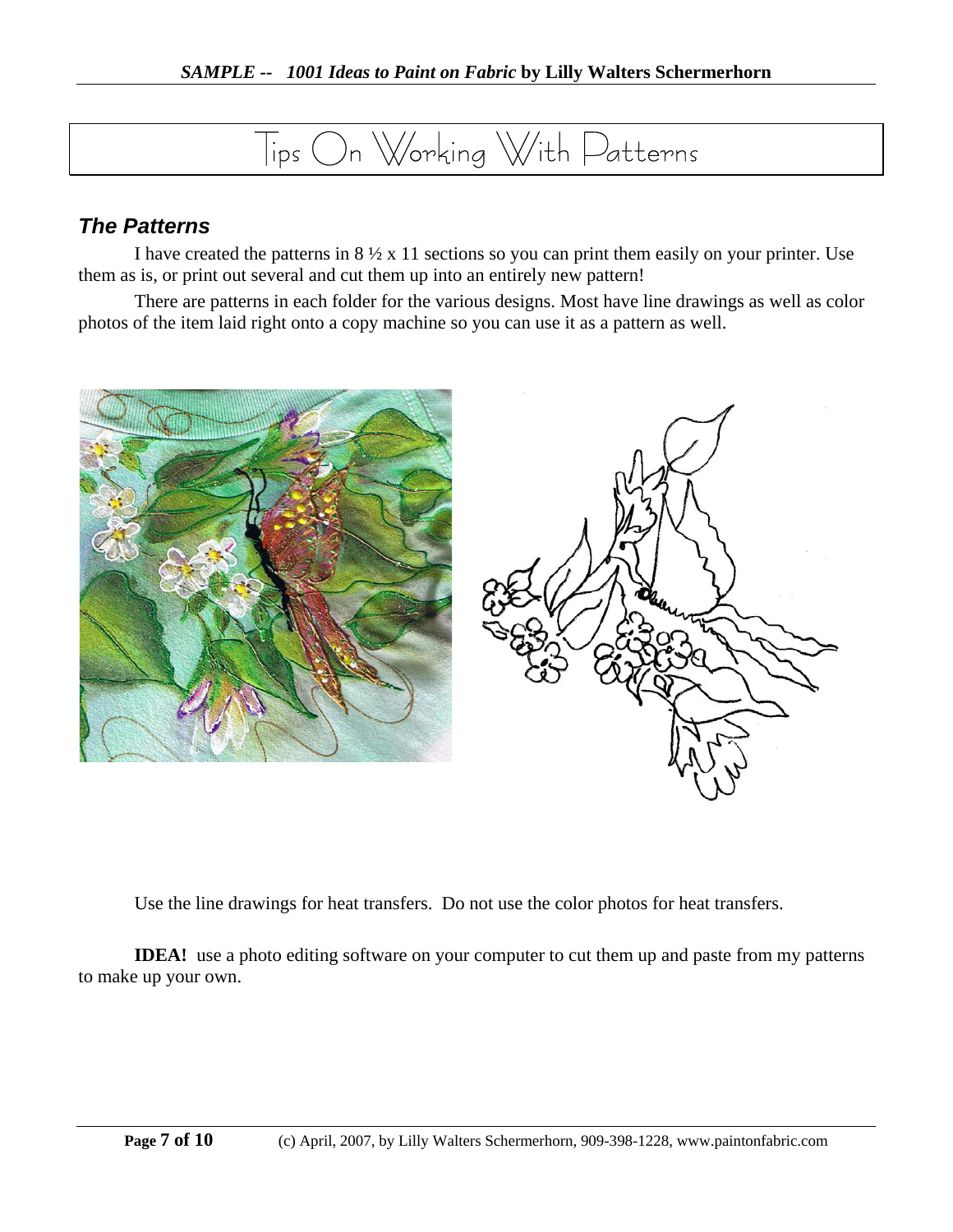#### *Resizing Your Paint Pattern*

You can make copies of anything and make a copy from it – as long you are not going to sell it. Perhaps you have something in your home with a pretty design: a pillow, a book cover, the pattern on a piece of fabric.

First, you need to get it into the right size. Take measurements of the original and of the area you want your painted image to fill. Example: you have a photo of a rose. The image of the rose itself in the photo is 3 inches tall. You want to recreate it on a tee shirt, with the rose being 9 inches. So, you divide your final size by the original size: 9 divided by 3, is 3. You move the decimal point over to the right two places to get the percentage. You need to have it reproduced at 300%. Another example: if your original image was 20 inches, and you want it on the pattern to be 8 inches, take the final size, 8, divided by original size, 20, which equals 0.4. Move the decimal point over two places, and you get 40%. Now you need to get a paper copy made in the correct size.

You might be able to take your original image to your own computer and scan it in. Then you can print it out again in the right size. If it is too big to fit on your scanner, you can also try scanning it in sections, then piecing it together in your photo editing software.

It is not expensive to take your original to a good copy center. They take tiny things and can make you a copy blown up to fit. Or, they take big things and copy them down to your needed smaller size. They can print things out on big poster size paper, which you can use as a pattern for your bigger projects. Ask for the copies in black and white and ask them to lighten it up, this makes it look more like a paint pattern. Also, ask for at least 3 copies in your perfect size. That way you don't need to go back if you mess one up.

Once you have this copy in the right size, you



might be able to just use this as your pattern. If not, tape it down, and place see through paper on top of it. Start tracing! You only need simple outlines for a paint pattern. Just trace the outlines, and a bit of inside details.

Consider creating your pattern in  $8\frac{1}{2} \times 11$ sections so you can scan it onto your own computer. If not, you can also take your pattern back to the copy center to make a few copies of your made. This time ask them to darken it.

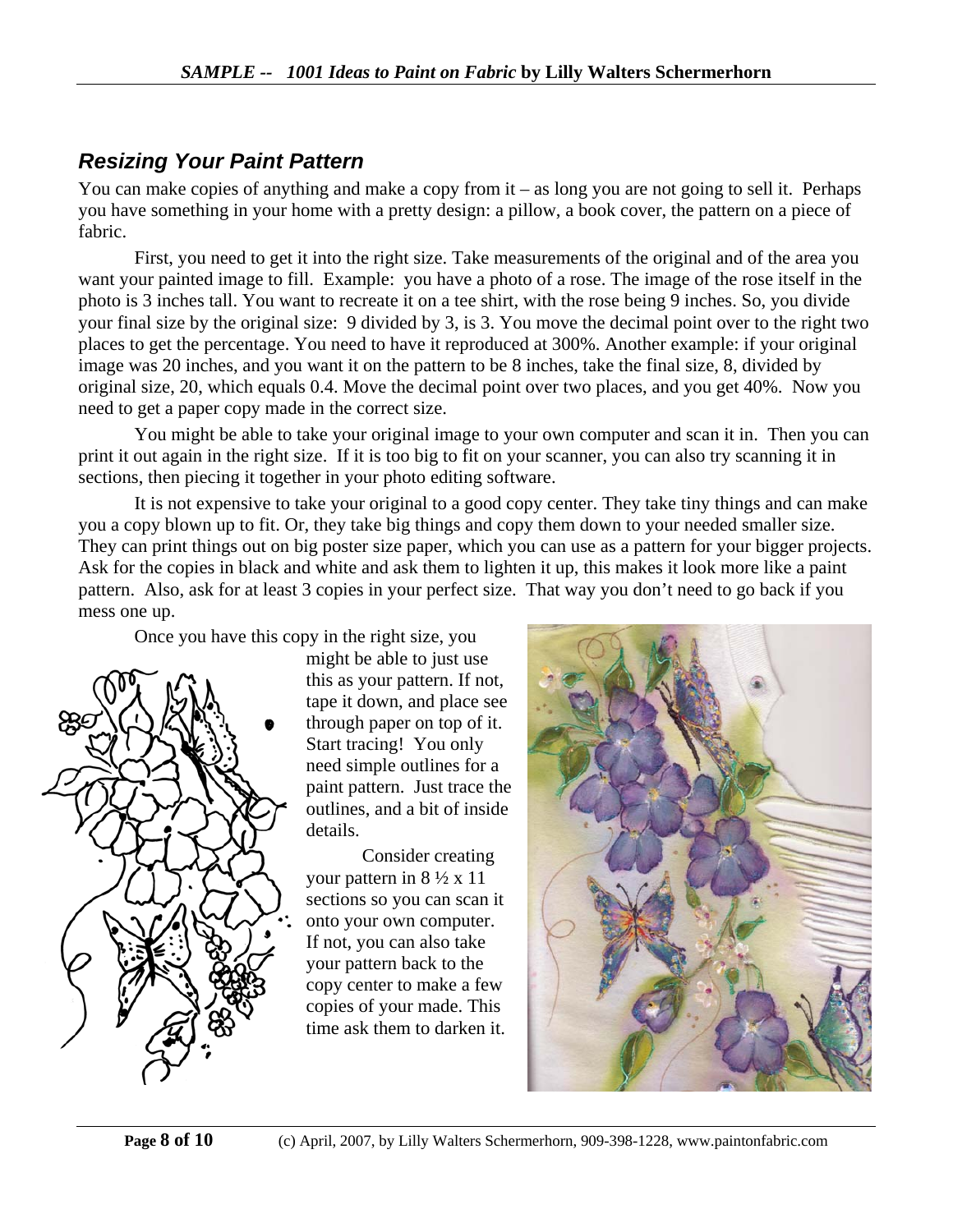|  |  |  | Tips and Photos for Flowers, Trees, Butterflies and More! |
|--|--|--|-----------------------------------------------------------|



#### *Daisies*

Use a large flat brush, load it with paint, and stand it upright - straight up and down. Place it at the end of the petal, and pull it towards the base.

Use a scruffy for the middle. Light yellows in the middle, darker at the edges. I accent the centers with metallic gold, and a few spots of glitter gold

Outline the finished petals and leaves.



If you are painting on a dark fabric, a lighter flower and leaves will show up better.



Notice how the side view, and partially open flowers in the photo on the bottom right are created